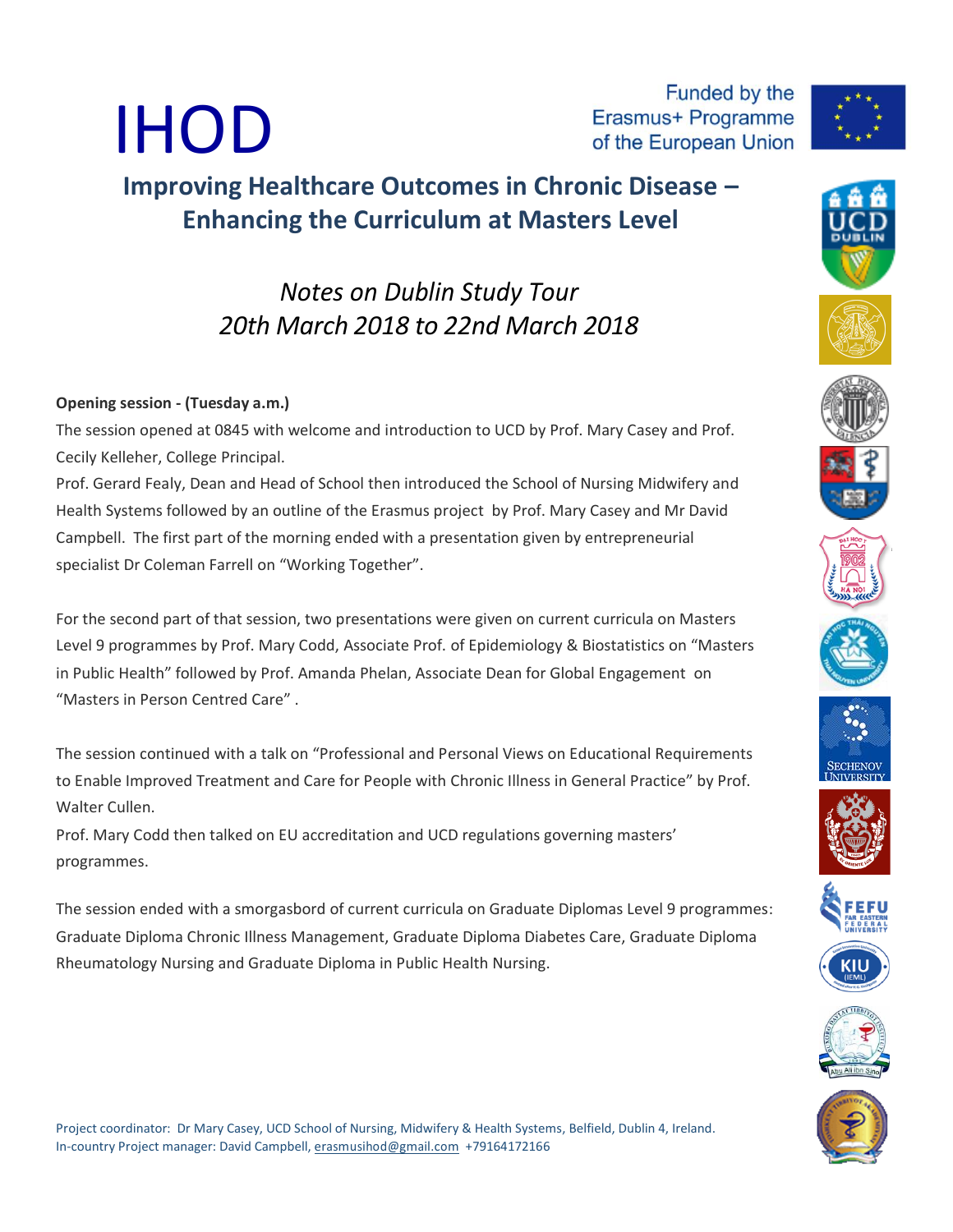# IHOD

Funded by the Erasmus+ Programme of the European Union



# **Improving Healthcare Outcomes in Chronic Disease – Enhancing the Curriculum at Masters Level**

## **Second session - (Tuesday p.m.)**

The session opened with a talk by Dr Aine Carroll, HSE National Director of Clinical Strategy and Programmes on the frailty's new meaning, issues and controversies". Followed by Prof. Amanda Phelan discussing "Making People Centred Care a Reality". Ms Judith Foley, Chief Education Office, talked about the role of the Nursing and Midwifery Board of Ireland in relation to education and international registration. The session ended with a tour of UCD's library at 1600. A project dinner was held in the evening.

#### **Third session - (Wednesday a.m.)**

At 0900, the delegation went to visit St Vincent's University Hospital Education and Research Centre, Health Systems in Ireland and Chronic Disease Management. Meeting with Prof. Patricia Fitzpatrick Consultant in Preventative Medicine, Prof. of Epidemiology & Biomedical Statistics & Dr Ailsa Lyons, Head of Department of Preventive Medicine & Health Promotion.

Educational technologist Orla Daly then gave a talk in UCD on the contribution of blended learning to the development of an international masters' programme.

Workshops were facilitated to get feedback on Needs Analysis from each organisation totaling 8 presentations.

The session went on with a reflection on a comparison of Masters' programmes in each university by Prof. Amanda Phelan and Mr Peter Dickenson.

#### **Fourth session - (Wednesday p.m.)**

The session started with discussions on methods of testing and assessing student's knowledge and on experience of teaching medical and nursing graduate students.

The participants met with current/previous students on these programmes and feedback on study tour was given by Prof. Mary Casey.

The session ended at 1600 after Aine Galvin, Director of Teaching & Learning, discussed how university lecturers improve their level of knowledge and skills.